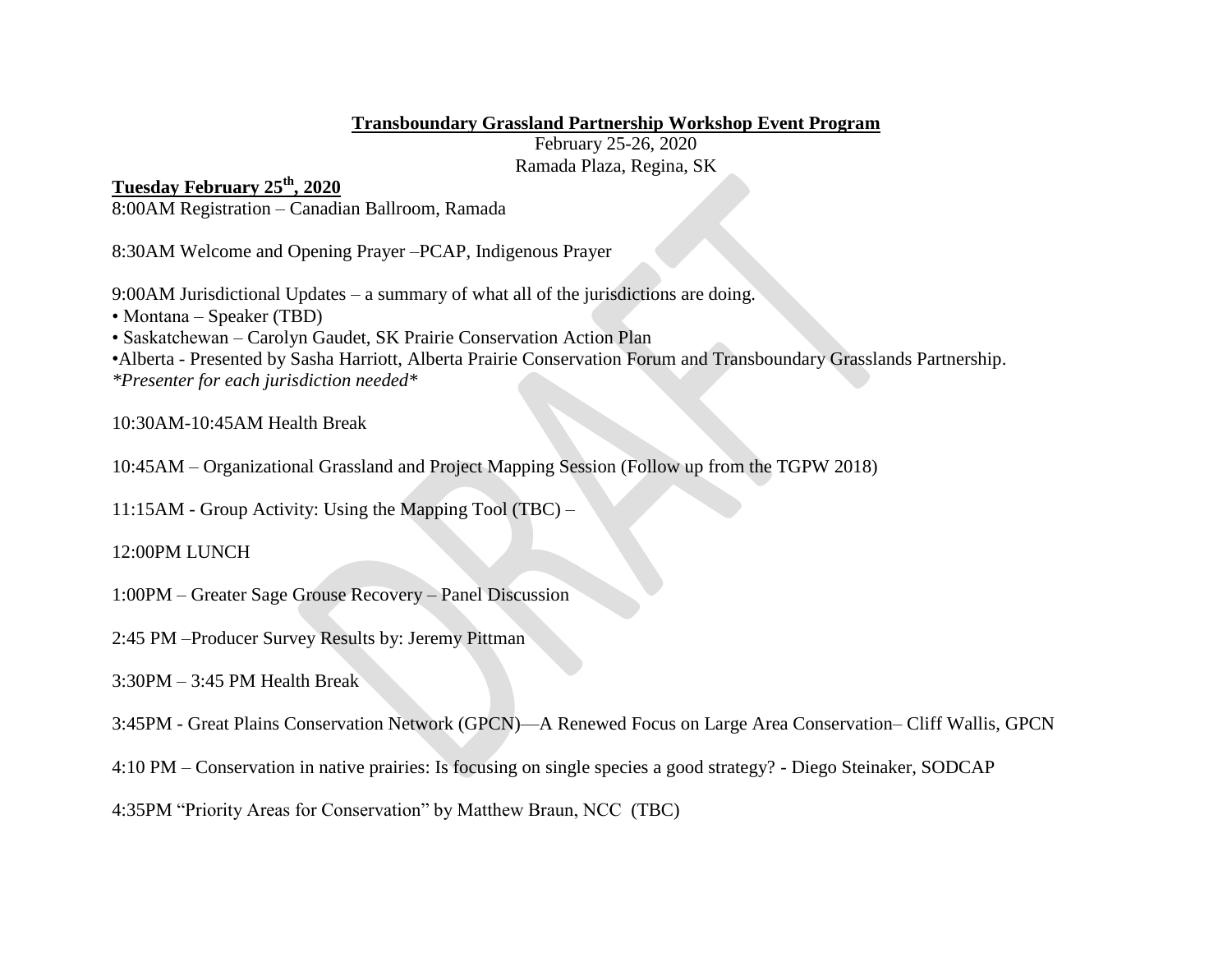| 7:30-8:30     | <b>Registration on Mezzanine</b>                                                                                                     |                                                                                                                                                                               |                                                                                                  |                                                                                                                                         |  |
|---------------|--------------------------------------------------------------------------------------------------------------------------------------|-------------------------------------------------------------------------------------------------------------------------------------------------------------------------------|--------------------------------------------------------------------------------------------------|-----------------------------------------------------------------------------------------------------------------------------------------|--|
| $\rm Rooms >$ |                                                                                                                                      |                                                                                                                                                                               |                                                                                                  |                                                                                                                                         |  |
| 8:30-8:50     | <b>Welcome - Sponsor Introduction</b>                                                                                                |                                                                                                                                                                               |                                                                                                  |                                                                                                                                         |  |
| 8:50-9:25     | Plenary #1: Someone from Transboundary Workshop to Open the NPRRW Conference                                                         |                                                                                                                                                                               |                                                                                                  |                                                                                                                                         |  |
|               | Partnerships and Relationship building-Brad Downey<br>Session #1: Ecosystems Management Approach to Restoring and Reclaiming Prairie |                                                                                                                                                                               |                                                                                                  |                                                                                                                                         |  |
| $\rm Rooms >$ | <b>Canadian South</b><br>"Tools to Restore/ Reclaim<br><b>Native Prairie"</b>                                                        | <b>Canadian Central</b>                                                                                                                                                       | <b>Canadian North</b>                                                                            | <b>Maple Room</b><br><b>Bison Repatriation</b>                                                                                          |  |
| 9:30-9:55     | Tools to Restore/Reclaim Native<br>Prairie<br>- Jeremy Pittman, University of<br>Waterloo                                            | <b>Size Does Matter: Nutrient</b><br>Loading to Improve Survival and<br>Growth of Sagebrush for Greater<br><b>Sage-Grouse Habitat Restoration</b><br>Autumn Watkinson, U of A | <b>Grasslands National Park</b><br><b>Invasive Plant Management</b><br>Plan<br>Nathan Young, GNP | <b>Bison</b> repatriation<br>Cristina Eisenberg                                                                                         |  |
| $9:55-10:20$  | Pronghorn Crossing<br>- Paul Jones, Alberta Conservation<br>Association                                                              | <b>Native Seed Presentation</b><br>- Kelly Leask, Prairie Originals                                                                                                           | <b>Broad Weed Management</b><br>Plan<br>Andre Bonneau,<br>Ministry of Agriculture                | Early stages of bison<br>reintroduction planning -<br><b>Elliot Fox</b>                                                                 |  |
| 10:20-10:45   | <b>Coffee / Poster Session / Trade Show</b>                                                                                          |                                                                                                                                                                               |                                                                                                  |                                                                                                                                         |  |
| $\rm Rooms >$ | <b>Canadian South</b>                                                                                                                | <b>Canadian Central</b><br>"Native seeds"                                                                                                                                     | <b>Canadian North</b><br><b>Industry</b><br>presentations                                        | <b>Maple Room</b><br>"Transboundary<br><b>Partnerships - Bison Panel</b><br><b>Discussion</b> "                                         |  |
| 10:45-11:15   | Rare Plants and Ranchers - Chet<br>Neufeld                                                                                           | <b>Native Seeds</b><br>- John Skinner, Skinner Native<br>Seeds                                                                                                                | <b>Matrix Solutions</b>                                                                          | $10+$ years of a Bison<br>Reintroduction, Lessons<br>Learned, new Issues, etc<br>- Stefano Liccioli,<br><b>Grasslands National Park</b> |  |
| 11:15-11:40   | <b>Restoring Project 71</b><br>Katie Suek                                                                                            | Native Seed Quality and Supply<br>within Canada's Supply System<br>Steven Tannas, TCS                                                                                         | Mine remediation inTaiga<br>Sheri Korpess, CanNorth                                              |                                                                                                                                         |  |
| 11:40-12:05   |                                                                                                                                      | The right seed at the right time:                                                                                                                                             | Restoration of SK's Ag                                                                           | <b>Bison Panel Discussion</b>                                                                                                           |  |

## **February 26, 2020 (Native Prairie Restoration/Reclamation Workshop and Transboundary Grasslands Partnership Workshop)**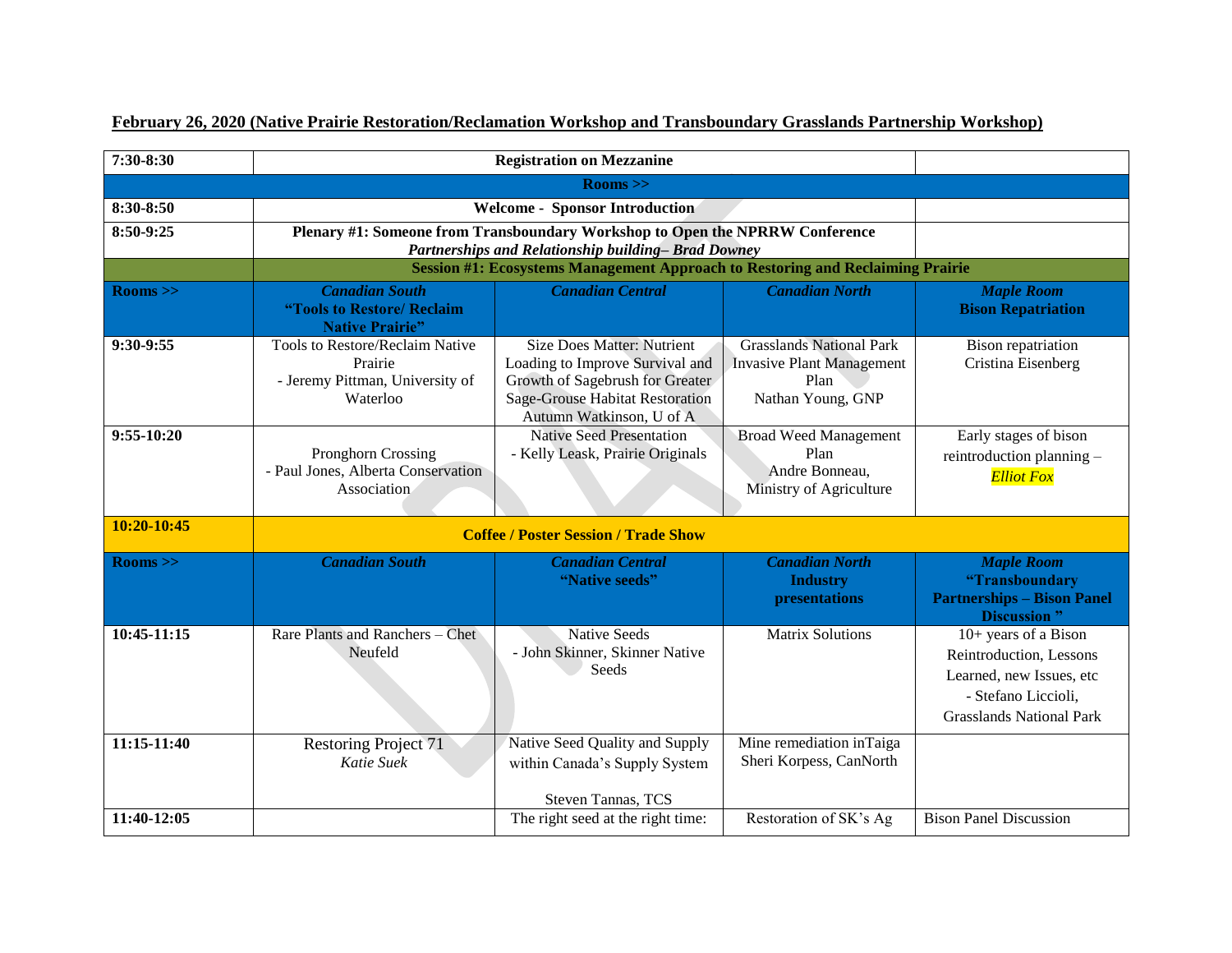|                     |                                                                                                           | challenges of sourcing native<br>seed for restoration                                                       | Crown Lands<br>Lyle Thomson - SK MOA                                                                                                                      |                                                                                   |  |
|---------------------|-----------------------------------------------------------------------------------------------------------|-------------------------------------------------------------------------------------------------------------|-----------------------------------------------------------------------------------------------------------------------------------------------------------|-----------------------------------------------------------------------------------|--|
|                     |                                                                                                           | Samantha Fischer, GNP                                                                                       |                                                                                                                                                           |                                                                                   |  |
| $12:05 - 1:05$      |                                                                                                           | <b>Lunch - Canadian Ballrooms (South, Central and North)</b><br><b>Coffee / Poster Session / Trade Show</b> |                                                                                                                                                           |                                                                                   |  |
|                     |                                                                                                           | <b>Session #2:</b>                                                                                          |                                                                                                                                                           |                                                                                   |  |
| $1:05-1:40$         |                                                                                                           | <b>Plenary Session:</b>                                                                                     |                                                                                                                                                           |                                                                                   |  |
| $\rm Rooms >$       | <b>Canadian South</b><br>Fire                                                                             | <b>Canadian Central</b><br>"Minimizing Impact to Native<br><b>Prairie (Industry)"</b>                       | <b>Canadian North</b><br><b>Partnerships</b>                                                                                                              | <b>Maple Room</b><br>"Transboundary<br><b>Partnerships - Invasive</b><br>Species" |  |
| $1:50-2:15$         | Traditional Ecological Knowledge of<br>Fire<br>Cristina Eisenberg                                         |                                                                                                             | Designing a Pollinator Mix<br>for the Canadian Prairies<br>John Skinner and Stephanie<br>Frischie                                                         | Aquatic Invasives - Lessons<br>Learned                                            |  |
| $2:20-2:45$         | NCC/Old Man on His Back? (Bison<br>and Fire and planning, working with<br>partners)<br>Dale Gross, U of S | Ditch Restoration Projects in<br>Saskatchewan<br>- Shauna Lehmann, Ministry of<br>Highways                  | Expanding the<br>Conservation tool box:<br>recent partnerships<br>initiatives by NCC<br>Cameron Wood, Nature<br>Conservancy of Canada                     | Invasives - Presentation from<br>Montana                                          |  |
| $2:50-3:15$         | <b>Burstall Fire Research Results</b><br>Brandon Bischoff, U of A                                         | Minimizing impact and invasive<br>species reduction<br>- Andrew Stewart, Golder<br>Associates               | Riparian Areas Restoration<br>in semi-arid Southeastern<br>Alberta – successes,<br>challenges & lessons<br>learned<br>Marilou Montemayor,<br><b>SEAWA</b> | Frenchman Wood River Weed<br>Management Area - Melanie<br>Toppi                   |  |
| $3:25 - 3:40$       | <b>Coffee / Poster Session / Trade Show</b>                                                               |                                                                                                             |                                                                                                                                                           |                                                                                   |  |
| $\mathrm{Rooms}$ >> |                                                                                                           |                                                                                                             |                                                                                                                                                           | <b>Maple Room</b>                                                                 |  |
| $3:45-5:00$         | Panel Discussion: Native Seed Restoration from a Transboundary Perspective                                |                                                                                                             |                                                                                                                                                           |                                                                                   |  |
| $5:00-6:30$         | <b>Designated Poster Session / Trade Show</b>                                                             |                                                                                                             |                                                                                                                                                           |                                                                                   |  |
| $6:30-8:00$         | <b>Banquet &amp; Silent Auction</b>                                                                       |                                                                                                             |                                                                                                                                                           |                                                                                   |  |
| $7:15 - 8:00$       | <b>Banquet Speaker</b>                                                                                    |                                                                                                             |                                                                                                                                                           |                                                                                   |  |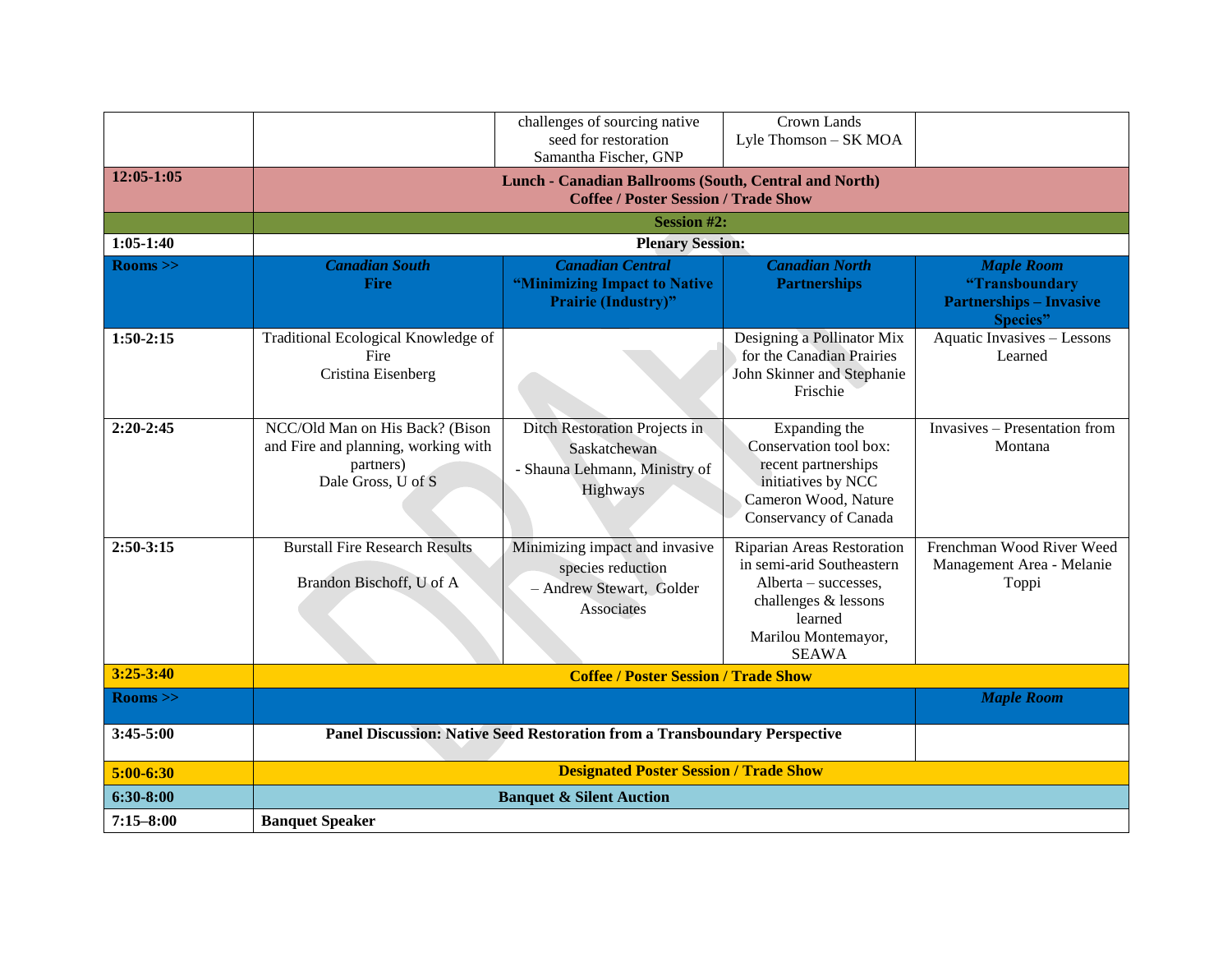## February 27, 2020 (NPRRW Only)

| Rooms>>            |                                                                                |                                                                  |                                                     |  |  |
|--------------------|--------------------------------------------------------------------------------|------------------------------------------------------------------|-----------------------------------------------------|--|--|
|                    |                                                                                | <b>Session #3:</b>                                               |                                                     |  |  |
| $8:00 - 8:40$      | Plenary #3:                                                                    |                                                                  |                                                     |  |  |
| 8:45-9:25          | Plenary #4:                                                                    |                                                                  |                                                     |  |  |
| $\rm Rooms >$      | <b>Canadian South</b><br><b>Urban Restoration</b>                              | <b>Canadian Central</b>                                          | <b>Canadian North</b>                               |  |  |
| 9:30-9:55          | <b>Urban Restoration Projects</b><br>Ingrid Thiessen, Scatliff + Miller+Murray | "Speed Dating" CASE STUDY<br>Topics - TBC<br><b>Chet Neufeld</b> | "Speed Dating" CASE STUDY<br>Topics - TBC           |  |  |
| $9:55-10:20$       | <b>Urban Land Management</b><br>- Renny Grilz, Meewasin Valley<br>Authority    |                                                                  |                                                     |  |  |
| $10:20 - 10:50$    | <b>Coffee / Poster Session / Trade Show</b>                                    |                                                                  |                                                     |  |  |
| $\rm Rooms >$      | <b>Canadian South</b><br><b>Engagement in Conservation</b>                     |                                                                  |                                                     |  |  |
| 10:50-11:15        | Photography and social media in<br>conservation - Nicole Dancey, PCA           | "Speed Dating" CASE STUDY<br>Topics - TBC                        | "Speed Dating" CASE STUDY<br>Topics - TBC           |  |  |
| 11:20-11:45        | <b>NCC</b> Engagement<br>Kayla Burak, NCC                                      |                                                                  |                                                     |  |  |
|                    |                                                                                |                                                                  |                                                     |  |  |
| 11:45-12:45        | Lunch<br><b>Coffee / Poster Session / Trade Show</b>                           |                                                                  |                                                     |  |  |
| <b>Session #4:</b> |                                                                                |                                                                  |                                                     |  |  |
| $\rm Rooms >$      | <b>Canadian South</b><br>"Soils and Mycorrihizae"                              | <b>Canadian Central</b>                                          | <b>Canadian North</b>                               |  |  |
| $12:45-1:10$       | Leafy Spurge Control and Mycorrihizae<br>Jon Bennett, U of S                   | "Are Remnants Still Relevant?"<br>Karla Rae Rudolph              | <b>Traditional NPRRW-style</b><br><b>Case Study</b> |  |  |